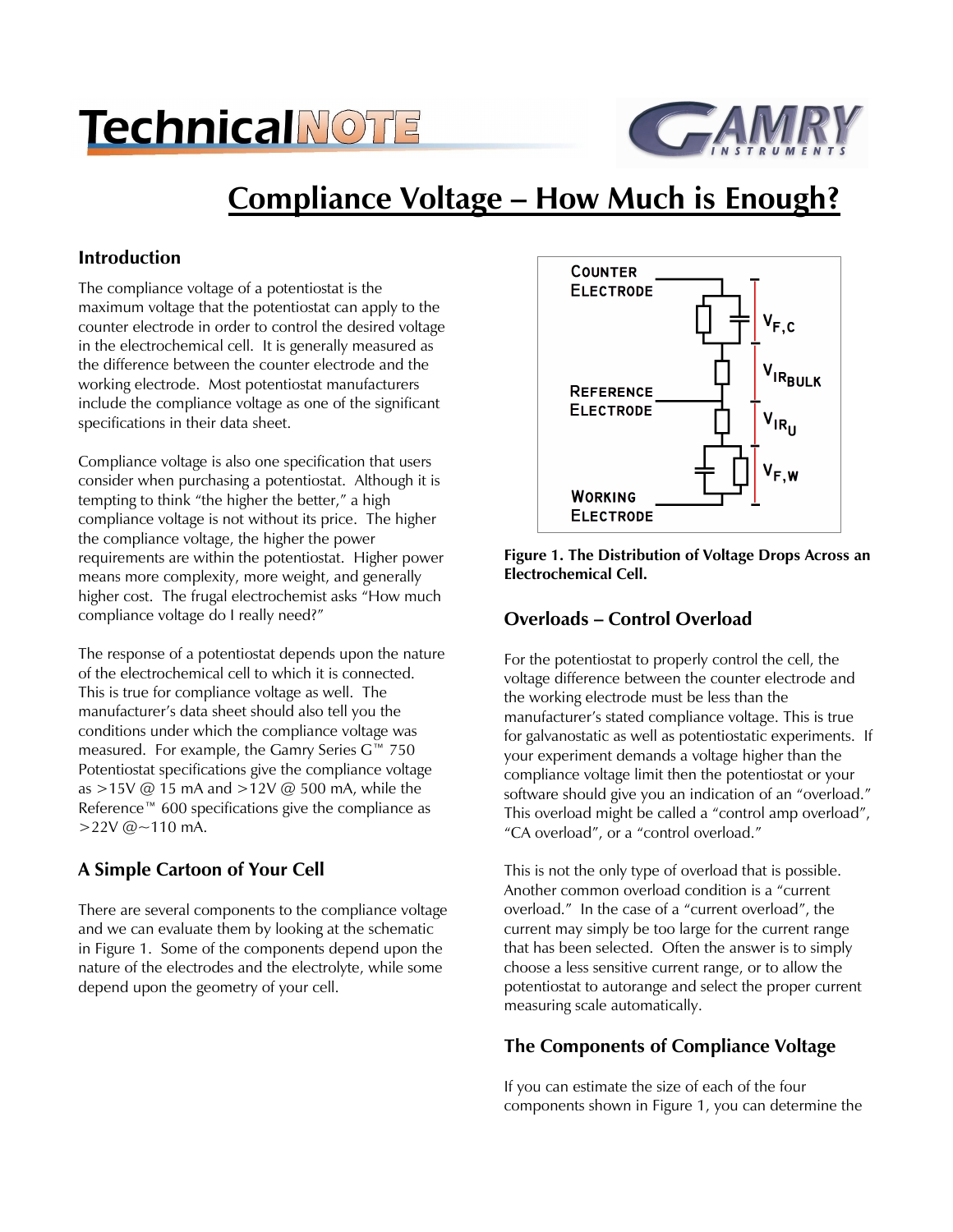compliance voltage that will be needed for your application, without triggering a "control amp overload." The easiest to estimate is shown as  $V_{F,W}$ . It is the voltage drop across the electrical double layer at the working electrode. If you know something about the nature of the electrode and the nature of the electrolyte, you can probably make a good guess at its maximum value. It is simply the voltage required to cause the desired electrochemical reaction to occur at the working electrode. In aqueous electrolytes this is generally within the limits  $-2 < V_{\text{EW}} < +2$ . Even in aprotic nonaqueous (organic) solvents, it is unusual for it to exceed  $\pm$ 3V.

The second voltage drop in our cartoon in Figure 1 is  $V_{IRu}$ . This is equivalent to the iR drop across the uncompensated resistance, the resistance between the tip of the reference electrode or Luggin tip and the working electrode. This obviously depends upon the geometry of your cell, but also depends upon the conductivity of the electrolyte and the current. In spite of these unknowns, we are safe in assuming that the iR drop,  $V_{iku}$ , is about 1V or less. The rationale for this assumption is that we are actually trying to make a meaningful electrochemical measurement.

Remember that this voltage drop depends upon the current! A ten per cent change in current will change this voltage drop by as much as 100 mV. If you are performing a cyclic voltammetric experiment or a potentiodynamic scan, peaks or transitions might change by as much as 100 mV for this small change in current. Interpretation of the results will be obscured by the effects of the iRu voltage drop. If you attempt to correct for the effects of this voltage drop, either by post-run correction or by real-time correction using the positive feedback or current interrupt technique, a few per cent error in the Ru value for post-run or positive feedback correction, or a few percent error in the iRu drop using current interrupt, can give oscillations, noise, and unusual apparent current-voltage curves. Recognizing this, most manufacturers limit the automatic correction circuitry to a volt or two of iR correction.

The next voltage drop in our cartoon of Figure 1 is the voltage drop across the bulk solution resistance of the cell,  $V_{iRBULK}$ . We shall return to this component of the required compliance voltage in the next section.

Finally, there is the faradaic reaction at the counter electrode. As with the working electrode, it is unusual for the voltage drop across the counter electrode interface,  $V_{F,C}$ , to be larger than 2V in magnitude. In a well-designed cell, the area of the counter electrode should be several times the area of the working electrode. This minimizes the current density at the counter electrode and reduces the activation- and polarization- overvoltages at the counter electrode.

In the absence of a large bulk solution resistance, we can sum the components and expect a voltage magnitude of about  $5V = 2+1+2$ ) between working and counter electrodes in the most extreme case.

#### **The Bulk Resistance of Your Cell**

The one component of the compliance voltage that has the widest variability is the iR drop across the bulk resistance of your cell,  $V_{IRBULK}$ . The size of this voltage drop depends upon the current passed, but it also depends upon the electrolyte, its concentration, and the design of your cell. We will give a few examples to establish some guidelines.

The data presented here was obtained using a Gamry EuroCell™ Kit and a Reference 600 Potentiostat. The Reference 600 Potentiostat was selected because it has the capability to easily record the voltage output of its control amplifier. This voltage is nominally the same as the counter electrode voltage. The two voltages are separated only by the voltage drops across the cell switch and counter electrode cable. For the data shown, both of these voltage drops are not significant. The control amplifier voltage is internally divided by a factor of ten so that it may be read on the  $\pm$ 3.276 V full scale A/D converter. For other Gamry Potentiostats, an external voltage divider is required to read the counter electrode voltage.

Figure 2 shows the current voltage curves obtained for 430 Stainless Steel in 0.1M H2SO4. The counter electrode voltage is also shown on this plot. The blue curves show the data obtained using the standard graphite rod counter electrode that is standard for the EuroCell Kit. About 3 cm of this 6 mm diameter rod were immersed in the electrolyte (about 6  $\text{cm}^2$ ). The working electrode was a cylindrical sample of 430 stainless steel, fabricated according to ASTM standard dimensions (5/8" diameter,  $\frac{1}{2}$ " long). The exposed area of the working electrode was about  $5 \text{ cm}^2$ . The red curves were recorded using the same cell and 430 SS sample, but using the isolated counter electrode accessory, 990-194. This accessory consists of a platinum wire counter electrode and a glass tube with a coarse sintered glass frit at the end (See Fig 3). The isolation tube is placed into the cell so that the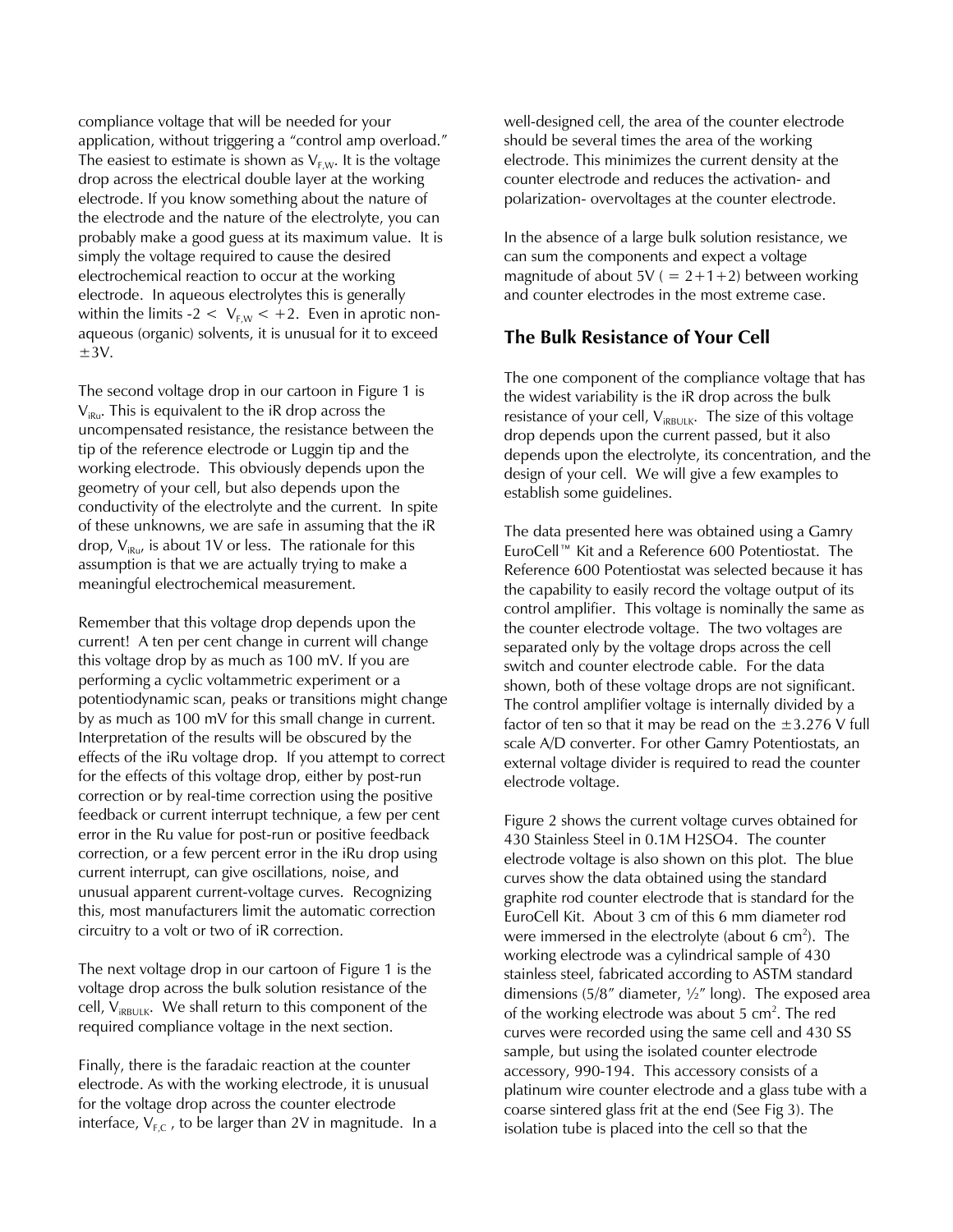electrolyte fills the inside of the tubing (through the sintered glass frit) to a depth of a few centimeters. The platinum counter electrode is placed inside the isolation tube, immersed in the electrolyte.



**Figure 2. The Current Voltage Curves for 430 Stainless Steel in 0.1M H2SO<sup>4</sup> .** The darker curves are the current voltage data. The lighter curves are the control amplifier output recorded at the same time. Blue: graphite counter electrode. Red: isolated Pt counter electrode.

For the curve recorded with the graphite rod counter electrode (blue) the counter electrode voltage (light blue) reaches a maximum of about 5V at the start of the experiment where the current is the largest, about 200 mA. The counter electrode voltage was plotted against the measured current and the slope of the line ( dVoltage/dCurrent ) was about 9 ohms. This represents the total resistance between counter and working electrodes. If we assume that the other three voltage drops in Figure 1 are constant or small, then the resistance of the solution between the working and counter electrodes is 9 ohms or less.



**Figure 3. The Counter Electrode Isolation Tube.** 

Using this estimate of the bulk resistance of this electrolyte, we can estimate the compliance needed to overcome the bulk solution resistance for any given current. In particular, we can do this calculation assuming that the current has reached the potentiostat's maximum value given in the manufacturer's data sheet.

For example, the Reference 600 data sheet gives the maximum current output as 600 mA. For our cell configuration, the maximum voltage drop across the bulk electrolyte resistance of the cell is estimated to be 5.6 V (=600 mA  $\times$  9 ohms). Our previous worst-case estimate of 5 V for the remaining voltage drops in the cell must be added to the bulk iR drop. The result is 10.6 V. This represents the maximum compliance voltage needed to perform an experiment in this cell with this electrolyte.

The experiment was repeated, but his time using the isolated counter electrode kit shown in Figure 3. The data is shown in Figure 4, and is also shown as the red curves in Figure 2. From Figure 2, we see that the familiar current-voltage curves are essentially independent of the counter electrode used, even though the counter electrode voltage (light blue and light red curves in Fig. 2) may be dramatically different. This is expected. The same sample and solution were used for both experiments. The slight potential shifts between the two curves arose because the sample was not re-polished between the experiments, and insufficient time was allowed for the open circuit potential to stabilize between the experiments. The two curves were 'normalized' by plotting the potential vs. the open circuit voltage.

The data from Figure 2 for the isolated platinum counter electrode is repeated in Figure 4. In this case, the compliance voltage limit for the Reference 600 was exceeded briefly at the start of the experiment. Control Amp Overloads were observed at the points highlighted in red in the figure. Considerably higher voltages are required for the isolated counter electrode compared to the graphite rod immersed directly in the test solution

We may estimate the resistance of coarse glass frit in this electrolyte (0.1M  $H_2SO_4$ ) if we make a few assumptions. The counter electrode is a platinum wire. At pH 1 the voltage drop across the double layer at the platinum surface will certainly be less than 1V. Similarly, the voltage drop between the solution and the 430 sample is also less than 1 V. At the start of the experiment it is only 0.9 V since it is the voltage recorded on the X-axis of our plot! So, for a current of about 70 mA the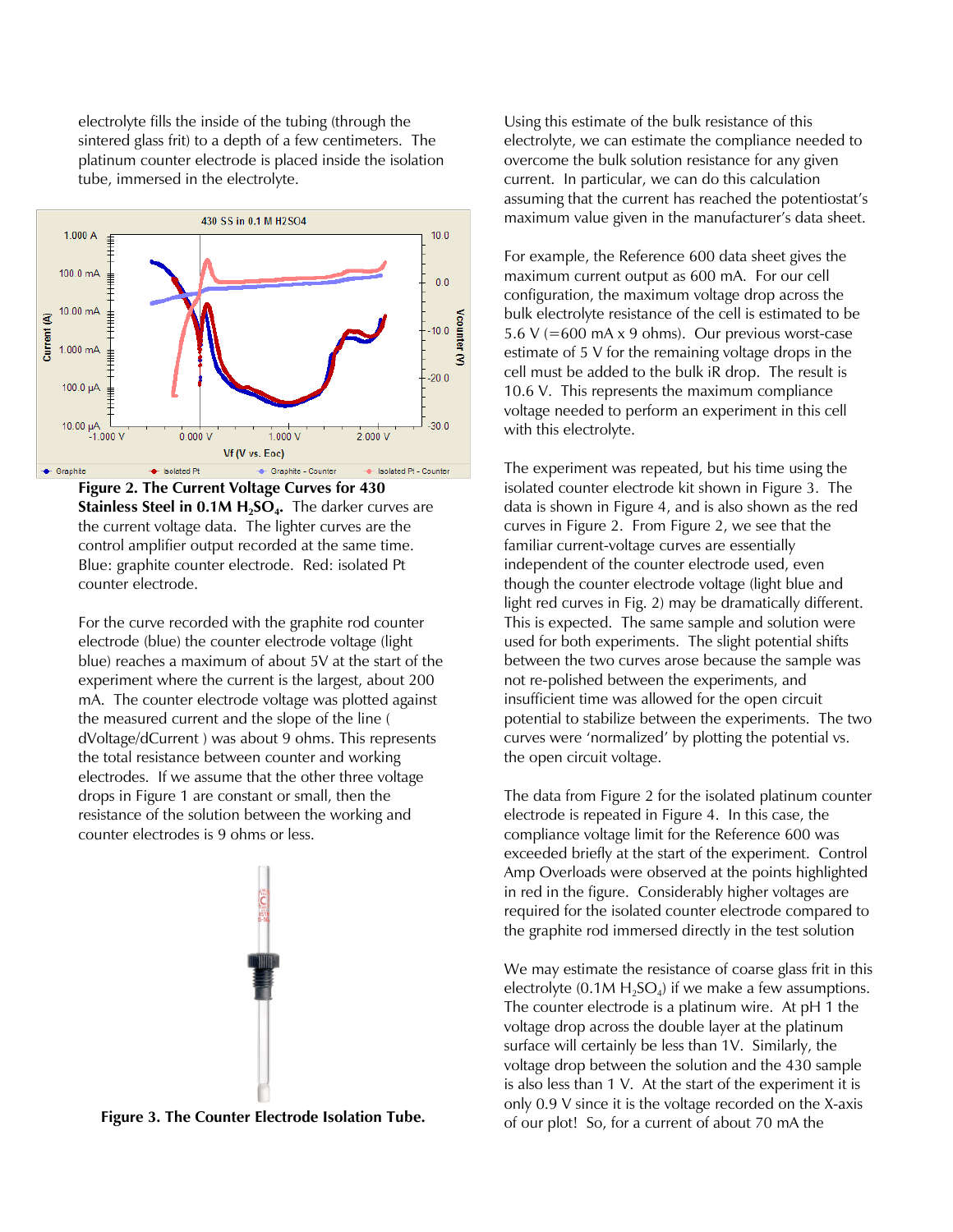voltage drop across the bulk of solution and the coarse glass frit is about 20 V (22 V -1 V -1 V). The resistance can be calculated from:

 $E/I = 20 \text{ V}/70 \text{ mA} = 285 \text{ ohms}.$ 



**Figure 4. Current (Blue) and Counter Electrode Voltage (Green)** *vs***. Working Electrode Voltage.** The horizontal green lines mark the published compliance voltage limits of the potentiostat:  $\pm 22$  V. Red marks points with a "Control Amplifier Overload."

This crude estimate was checked with an EIS experiment without moving the electrodes. Because the resistance from the reference electrode to the counter electrode was to be measured, the working and working sense electrode leads were connected to the isolated platinum electrode. The counter electrode lead was connected to the 430SS sample. The impedance spectrum was recorded at 0 V vs. Open Circuit and the high frequency data was fit to a simplified Randles cell model, but with the capacitor replaced with a constant phase element (CPE). The fit gave a "solution resistance" of  $284 \pm 4$  ohms. Because of the nontraditional connection to the potentiostat, this represents the solution resistance between the reference electrode and the isolated platinum electrode. The tortuous path through the sintered glass frit substantially raises the resistance across the frit, even in reasonably good conducting media.

#### **Poorly Conducting Media**

The change to alternative fuels will require examination of the corrosion properties of materials in these poorly conducting media. Alternative fuels based on ethanol and other alcohols will certainly have some water content (ca. 1%), and may contain acetic acid as well

(10-100 ppm). To see the compliance requirements in these media we tested our 430 Stainless Steel sample in isopropanol (2-Propanol) to which 1% aqueous 0.1N Acetate Buffer had been added. This electrolyte contained 1% water and about 60 ppm acetate. The potentiodynamic scan recorded for the 430 stainless steel is shown in Figure 5. The currents are smaller that those observed in Figure 2, as we would expect.



**Figure 5. 430 Stainless Steel in 2-Propanol to Which 1% Aqueous 0.1N Acetate Buffer had been Added.**  This mixture approximates an alternative fuel mixture. Experimental details: Gamry EuroCell™, Graphite rod counter electrode (not isolated), SCE Reference Electrode, Ref. Electrode Bridge Tube filled with isopropanol electrolyte.

The counter electrode voltage is also shown in Figure 5 (green line). Even though the currents are smaller, the counter electrode voltage is considerably higher. Since a graphite rod immersed directly in the test solution was used as the counter electrode, the higher counter electrode voltage is due to the low conductivity of this electrolyte. We can estimate the bulk resistance from the counter voltage (23.5 V) and current (1.3 mA) near the end of the scan. This yields about 18 kohm  $(=23.5)$ V/1.3 mA) for the resistance.